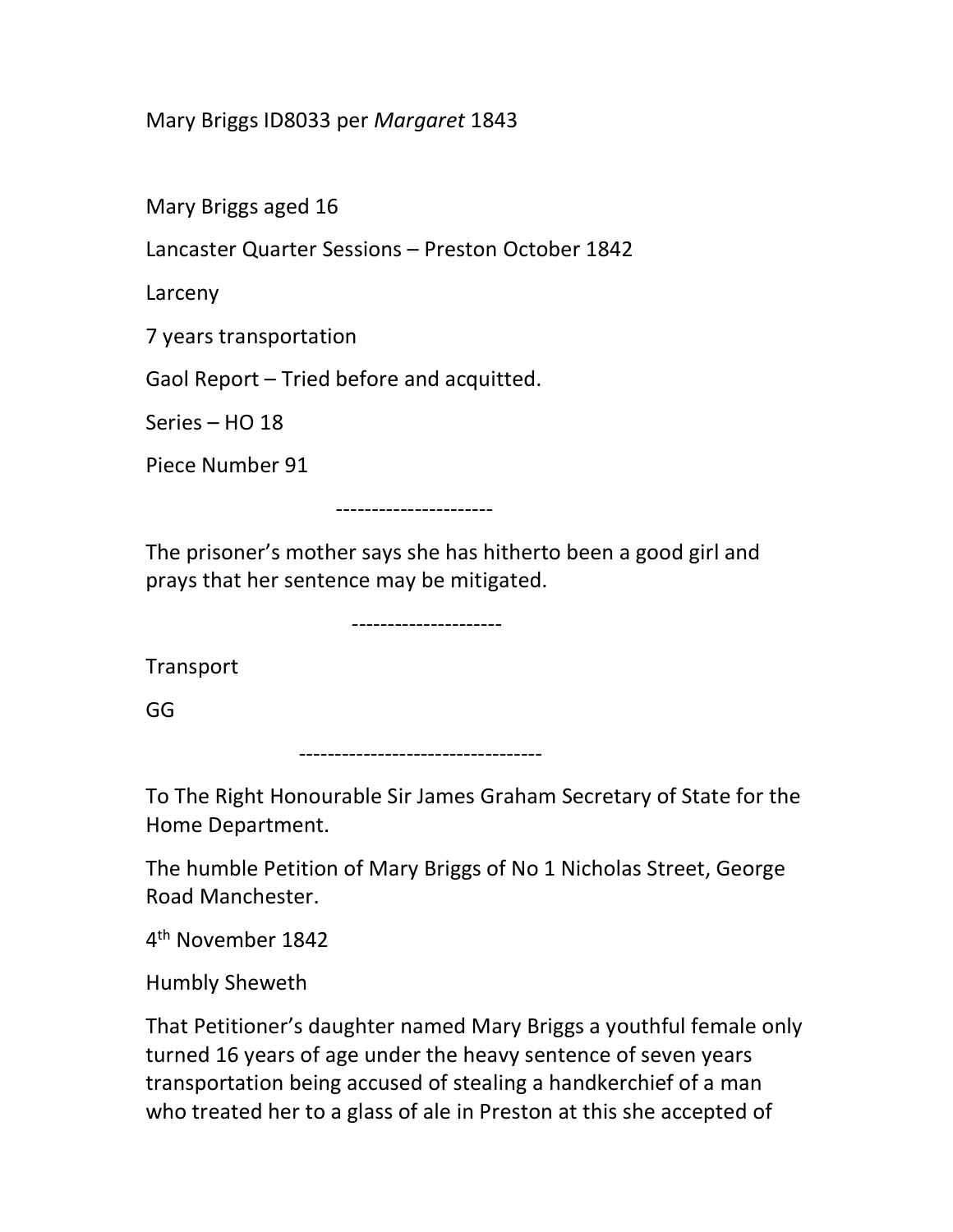the ale she was a virteous well conducted girl and was not given to loose habits of any sort she worked hard for a living in a factory and was now out of [ ] houses from her birth only at her work nor was she out of the Petitioner's house after 10 o'clock any night[ till the late Preston Guild]. She then being out of work she and several other girls stole away to Preston to see there the unhappy sports for her [ ] youthful years to be snatched away from a sickly father affectionate mother and six kind brothers and sisters of whom she is the eldest , O good heavens how hard is her fate and how dreadful is the feelings of her poor father and mother and six brothers and sisters and may God pity us all.

That Petitioner's husband is ill of a decline a length of time and his death is hourly expected and when it does happen your Petitioner will be left with six small children brothers and sisters of the above named youthful girl all under the age of 13 years, she being the eldest of all of the children and one of them a cripple and how wretched shall your Petitioner be particularly so as this youthful girl is now missing from the rest who [ ] for their support. All which your Petitioner humbly submits to the tender and humane feelings of your Right Honourable and as she had had never a spot or blemish in her character before her unfortunate visit to Preston Gild that you will be graciously pleased that her youthful and tender years of this poor girl and the heart rendering tears of her poor dying father and the melting sorrows of her poor affected mother and grant her a mitigation of sentence as she has a most exemplary character for good behaviour modesty and honesty from her last employer which I herewith send you anything your Right Honourable is pleased to  $\lceil \cdot \cdot \rceil$  this unhappy girls behalf as to a mitigation of sentence shall be ever [ ] acknowledged with a heart filled wish of gratitude and thanks by me the heart broken mother of the youthful female.

And the Petitioner will pray

Mary Briggs